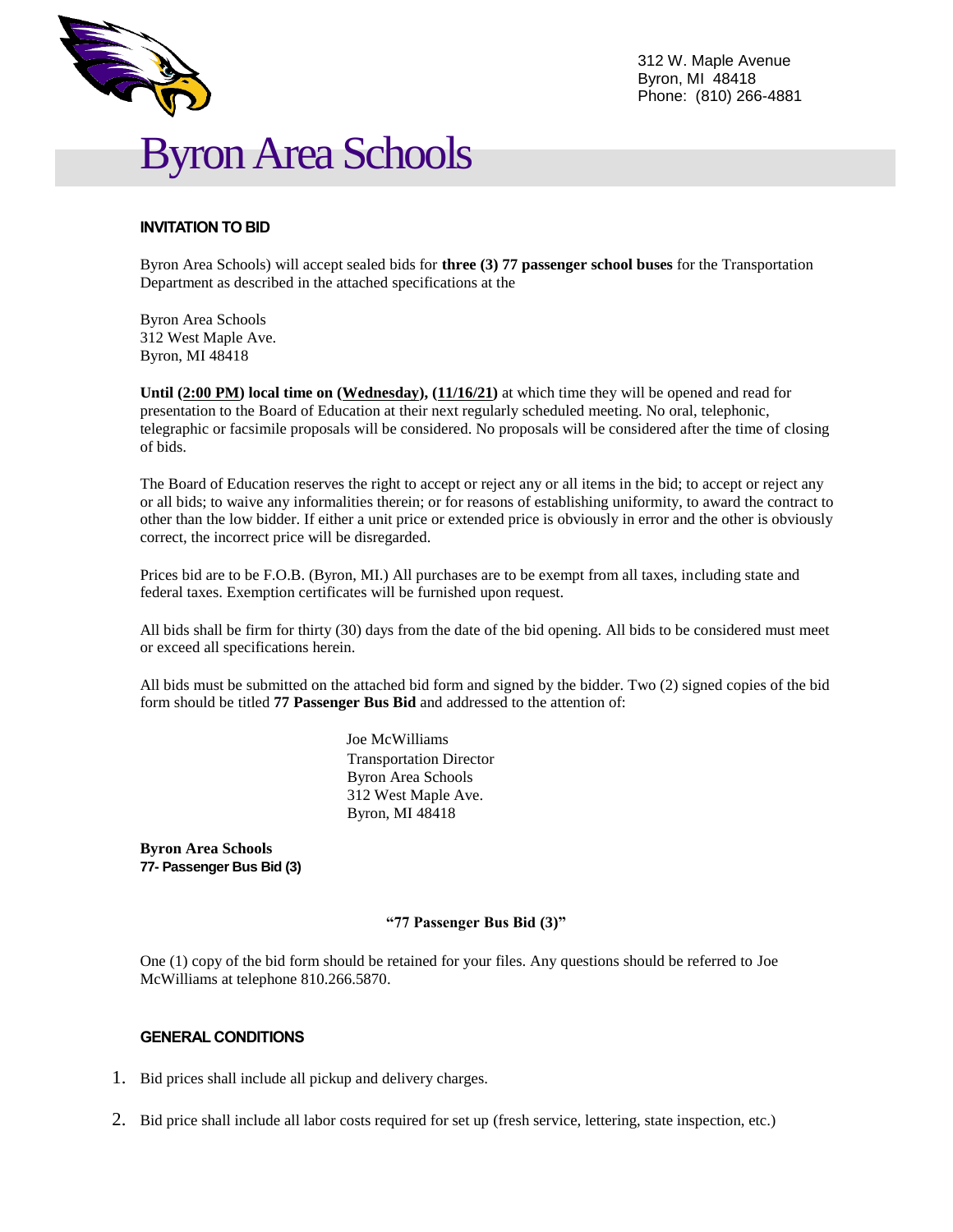- 3. Bid prices (passenger bus) shall remain firm for 30 days
- 4. All Equipment shall be warrantied through July 31, 2022. A copy of warranty must be included with Bid Proposal Form.
- 5. Equipment must be delivered no later than (**12/08/21**). All orders are to be delivered to Transportation Staff ONLY. Vendors must contact buildings prior to any shipment and arrange for delivery accordingly.
- 6. Vendor shall provide emergency repair service. Said service will include pick-up and delivery at the contractors' expense.
- 7. Owner reserves the right to award this bid separately or in total or to other than the low bidder.
- 8. Certificate(s) of Coverage shall be furnished by a company licensed by the State of Michigan.

9. Vendor, vendor's employees and agents and contractor's subcontractors agree to hold harmless, indemnify and defend the District for all liability, except that arising out of the sole negligence of the District.

10. Byron Area Schools is a tax-exempt entity.

## **SCOPE OF PROJECT**

Byron Area Schools is seeking three (3) 77 passenger school buses that will work for our district. Vendors will be asked to provide a proposal outline that exactly matches the district's requirements.

**Byron Area Schools 77-Passenger Bus (3)**

## **BID PROPOSAL FORM:**

The undersigned certifies that the bid contained herein meets or exceeds the attached specifications. Prices bid will remain firm for at least thirty (30) days from the date of opening.

There is no direct or indirect business relationship between this firm or any of its employees, with any member of the Byron Area Schools Board of Education or any school district employee in a position of influence and there is no conflict of interest as outlined in Board Policy 6420.

Signature

**77-Passenger School Bus (3) .**

77 passengers Blue Bird or equivalent

V:\bcoshare\RFPs\Bus Bid - 2021 (ESSERII)\Byron Area Schools School Bus Invitation to Bid 110821.docx